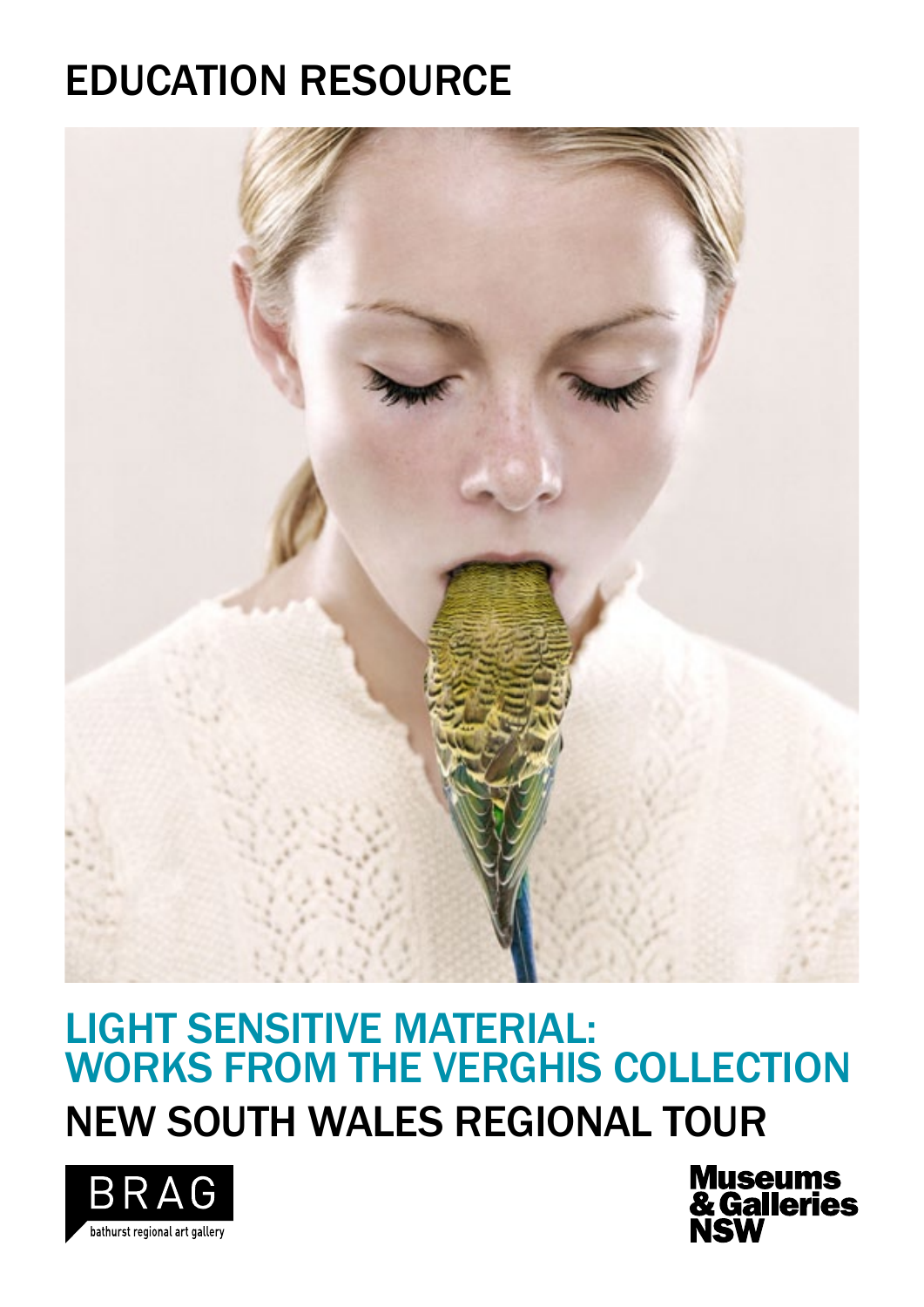## **CONTENTS**

| <b>ABOUT THIS RESOURCE</b>               | 3         |
|------------------------------------------|-----------|
| <b>EDUCATION RESOURCE</b>                | 3         |
| NAVIGATION OF THE RESOURCE               | 3         |
| <b>COLLECTION, EXHIBITION &amp; TOUR</b> | 4         |
| THE VERGHIS COLLECTION                   | 4         |
| THE EXHIBITION TOUR                      | 4         |
| <b>FOREWORD</b>                          | 5         |
| BATHURST REGIONAL ART GALLERY            | 5         |
| <b>MUSEUMS &amp; GALLERIES NSW</b>       | 5         |
| <b>LIST OF WORKS</b>                     | 6         |
| <b>FOCUS ARTISTS</b>                     |           |
| <b>JONATHAN JONES</b>                    | 8         |
| <b>VANILA NETTO</b>                      | 10        |
| <b>SHAUN GLADWELL</b>                    | 12        |
| <b>PETRINA HICKS</b>                     | 14        |
| <b>GLOSSARY</b>                          | <b>16</b> |
| <b>ACKNOWLEDGMENTS</b>                   | 17        |



Hossein Valamanesh *Nesting,* 2005, digital print on watercolour paper, 113.5 x 135 cm, 4/5. Image courtesy the artist and GRANTPIRRIE. Collection Rachel Verghis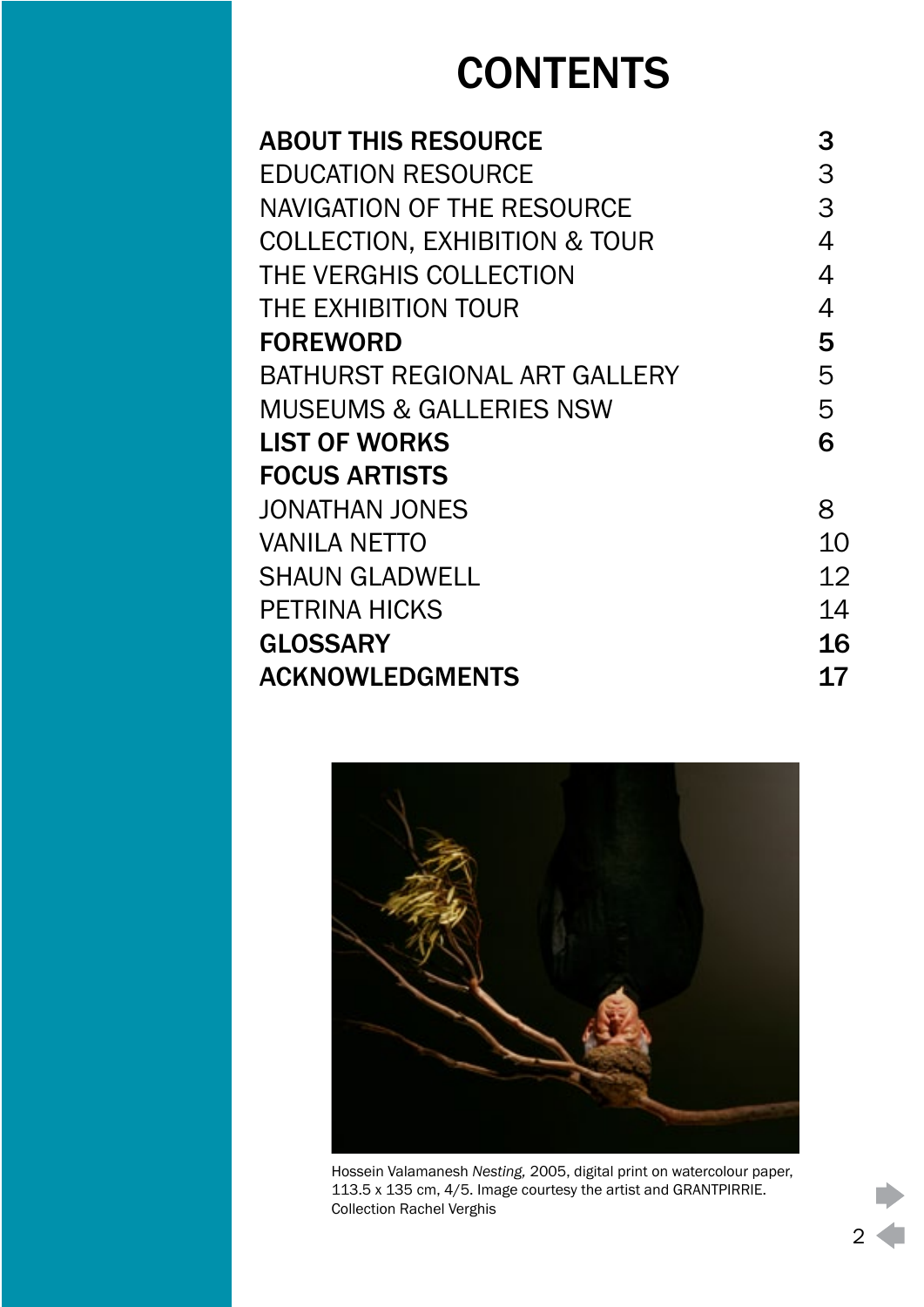# <span id="page-2-0"></span>ABOUT THIS RESOURCE

### EDUCATION RESOURCE

This resource has been prepared by Bathurst Regional Art Gallery in conjunction with Museums & Galleries NSW, to accompany the *Light Sensitive Material: Works from the Verghis Collection* tour.

It is intended to assist primary and secondary students and teachers in their understanding and enjoyment of the exhibition, and has been created in reference to the New South Wales K-6 and 7-12 curriculum. The resource has been designed for use on an interactive white board and encourages active classroom participation.

### NAVIGATION OF THE RESOURCE

Throughout the resource, the following icons have been used to help identify the type of question or action:



Website Links - All of the focus works have website links to the artist's representative gallery and articles about their work and practice. These links are highlighted in purple.

Glossary Links - There are links throughout the resource that connect to the Glossary page. These links are highlighted in **blue**. The same word (in blue) can then be used to divert back to the original page.

Video Links - Two of the four works studied have video links. These links are also highlighted in purple.

On each activity page is a Subject Link suggestion panel. These panels list the potential cross subject opportunities presented by each work. It is by no means exhaustive but intended as a base guide. Given the nature of the work exhibited, Photography and Visual Arts subjects are obvious links to all of the focus works.

Maths **Science** Music Aboriginal studies



Vanila Netto *Little Red Rugged Rocking Roof,* 2003-4, digital print on aluminium, 72 x 99cm, 1/5. Image courtesy the artist, BREENSPACE Sydney and Arc One Gallery Melbourne. Collection Rachel Verghis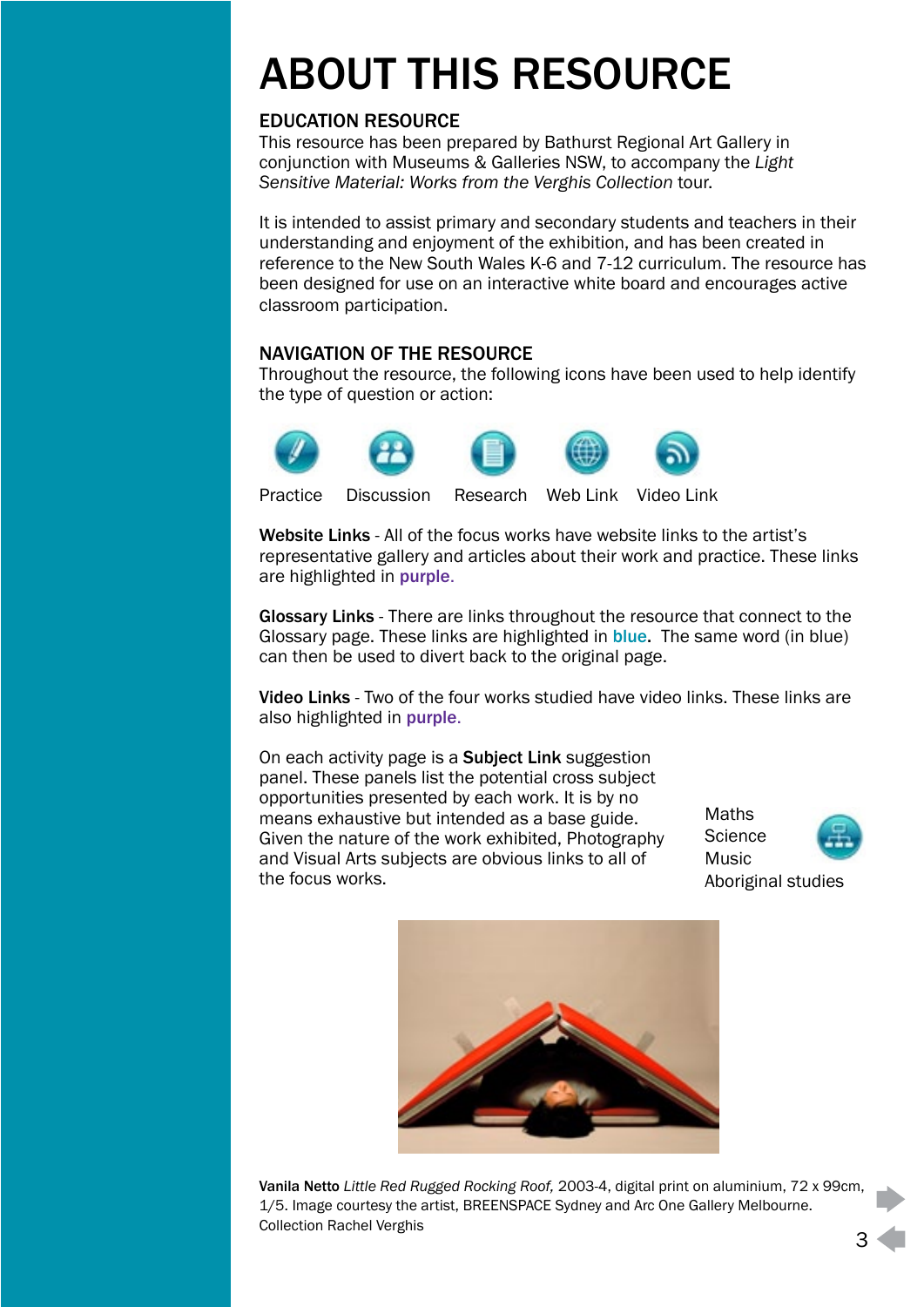# <span id="page-3-0"></span>ABOUT THIS RESOURCE

### COLLECTION, EXHIBITION & TOUR

The relationship between collectors, artists and cultural institutions forms an important cornerstone to the art and cultural sector. Collectors support artists by funding or acquiring artworks and supporting the career of individual artists and groups through their collections. Collectors also lend and donate works or whole collections to cultural institutions, who are then able to present and offer these works for public viewing, reaching wider communities and broad audiences.

### THE VERGHIS COLLECTION

Rachel Verghis is an Australian private art collector, now based in London. Stemming from an informal mentorship between Rachel and Richard Perram, the Director of BRAG, the gallery became the guardians of the collection after Rachel moved overseas in 2009. A large part of Rachel's vision for the collection is about supporting contemporary art and artists and making their work widely accessible to the general public. In line with this objective, BRAG agreed to display the collection and initiate a regional tour, resulting in the *Light Sensitive Material: Works from the Verghis Collection* exhibition.

### THE EXHIBITION TOUR

The eight venue tour throughout regional New South Wales of the *Light Sensitive Material: Works from the Verghis Collection* exhibition has been made possible by another important relationship between BRAG and Museums & Galleries NSW. The tour offers a rare viewing opportunity for regional communities. The exhibition is a selection from the total Verghis Collection, featuring 21 works created between 2000 and 2008 by 14 emerging to mid career Australian artists. The result is an exceptional snapshot of current Australian contemporary art practice and a visual depiction of the time and culture we are living in.

*Light Sensitive Material: Works from the Verghis Collection* is a curated selection of works that all either directly reference light or explore the concept of light in alternate forms and processes, thus relating to the exhibition's title. Mediums included in the exhibition range from digital and photographic prints to video works, neon text and light installations.

*Light Sensitive Material: Works from the Verghis Collection* will tour to the following galleries in New South Wales in 2012 and 2013:

| Lismore Regional Gallery                                            | The Glasshouse Regional Gallery                                |
|---------------------------------------------------------------------|----------------------------------------------------------------|
| 4 February 2012 - 18 March 2012                                     | 29 November 2012 - 20 January 2013                             |
| Moree Plains Gallery                                                | <b>Tamworth Regional Gallery</b>                               |
| 26 March 2012 - 6 May 2012                                          | 1 February 2013 - 10 March 2013                                |
| Goulburn Regional Art Gallery                                       | <b>Grafton Regional Gallery</b>                                |
| 24 May 2012 - 1 July 2012                                           | 27 March 2013 - 12 May 2013                                    |
| <b>Hawkesbury Regional Gallery</b><br>13 July 2012 - 26 August 2012 | Shoalhaven City Arts Centre<br>27 May 2013 - 14 July 2013<br>Δ |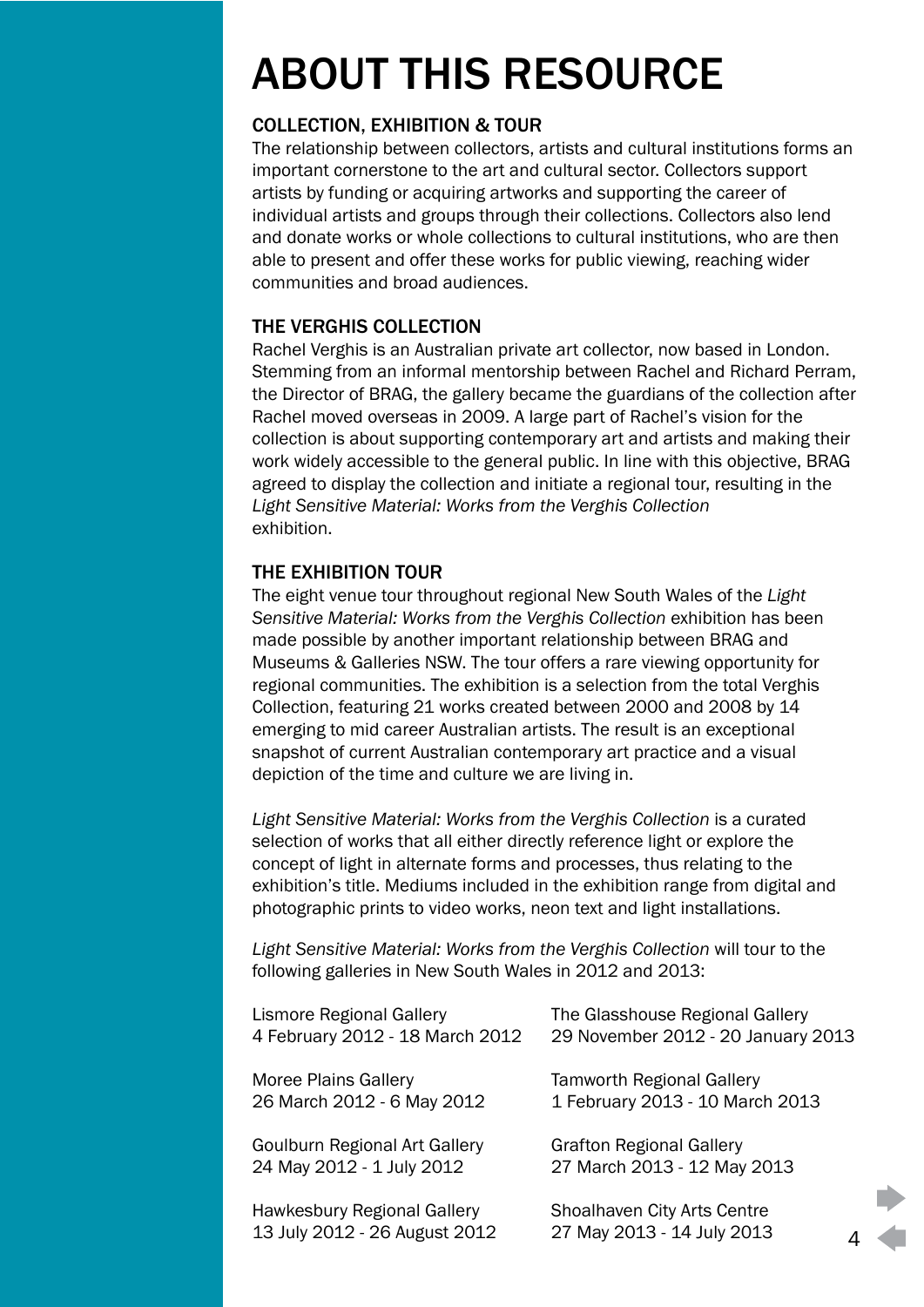## <span id="page-4-0"></span>FOREWORD

#### BATHURST REGIONAL ART GALLERY

Bathurst Regional Art Gallery (BRAG) is delighted to tour *Light Sensitive Material: Works from the Verghis Collection* under the auspices of Museums & Galleries NSW. BRAG has been the custodian of the Verghis collection since 2009 when Rachel went to live in England. As a young collector she is passionate about the works in her collection being seen by the wider community. I thank Rachel for her support of BRAG and this exhibition. It has been a real pleasure working with her to realise her visionary and altruistic project.

This exhibition could also not have occurred without the dedicated support of BRAG's staff including our Curator, Sarah Gurich, Collection Manager, Tim Pike, Office Administrator, Marion Maskill and our Education and Public Programs Officer, Emma Hill who has prepared the excellent education kit accompanying the exhibition.

I would like to thank Dr Uros Cvoro for his insightful catalogue essay written especially for the tour. I would also like to thank all the staff at M&G NSW in particular Lillian Lim and Rachel Arndt for realising the tour in a seemingly effortless way and to the eight regional galleries who are hosting the exhibition.

Finally I would like to thank all the artists in the exhibition for allowing us to share in their vision.

Richard Perram Director, Bathurst Regional Art Gallery

#### MUSEUMS & GALLERIES NSW

Museums & Galleries NSW (M&G NSW) is the key advocacy and support body supporting a dynamic mix of galleries, museums and Aboriginal cultural centres in both metropolitan and regional areas throughout the state. As part of the National Touring Exhibition Support (NETS) Australia network, M&G NSW is committed to the delivery of best practice touring exhibitions of contemporary visual culture to remote and metropolitan communities throughout NSW and Australia. M&G NSW are delighted to be partnering with Bathurst Regional Art Gallery to tour *Light Sensitive Material: Works from the Verghis Collection* to eight regional galleries across New South Wales in 2012 and 2013, bringing innovative and thought-provoking artworks to new and broad audiences.

Featuring twenty-one works from fourteen emerging and mid-career Australian artists united in their exploration of light through photography, digital media or sculpture, the exhibition presents a wonderful opportunity to introduce and engage students with contemporary Australian art and current forms of artistic practice. As an organisation that understands and values community engagement, education and life long learning, M&G NSW keenly encourages schools to take advantage of this Education Kit as an informative resource on a fascinating exhibition but also to promote enquiry and further interest in all forms of cultural and artistic expression.

Michael Rolfe CEO, Museums & Galleries NSW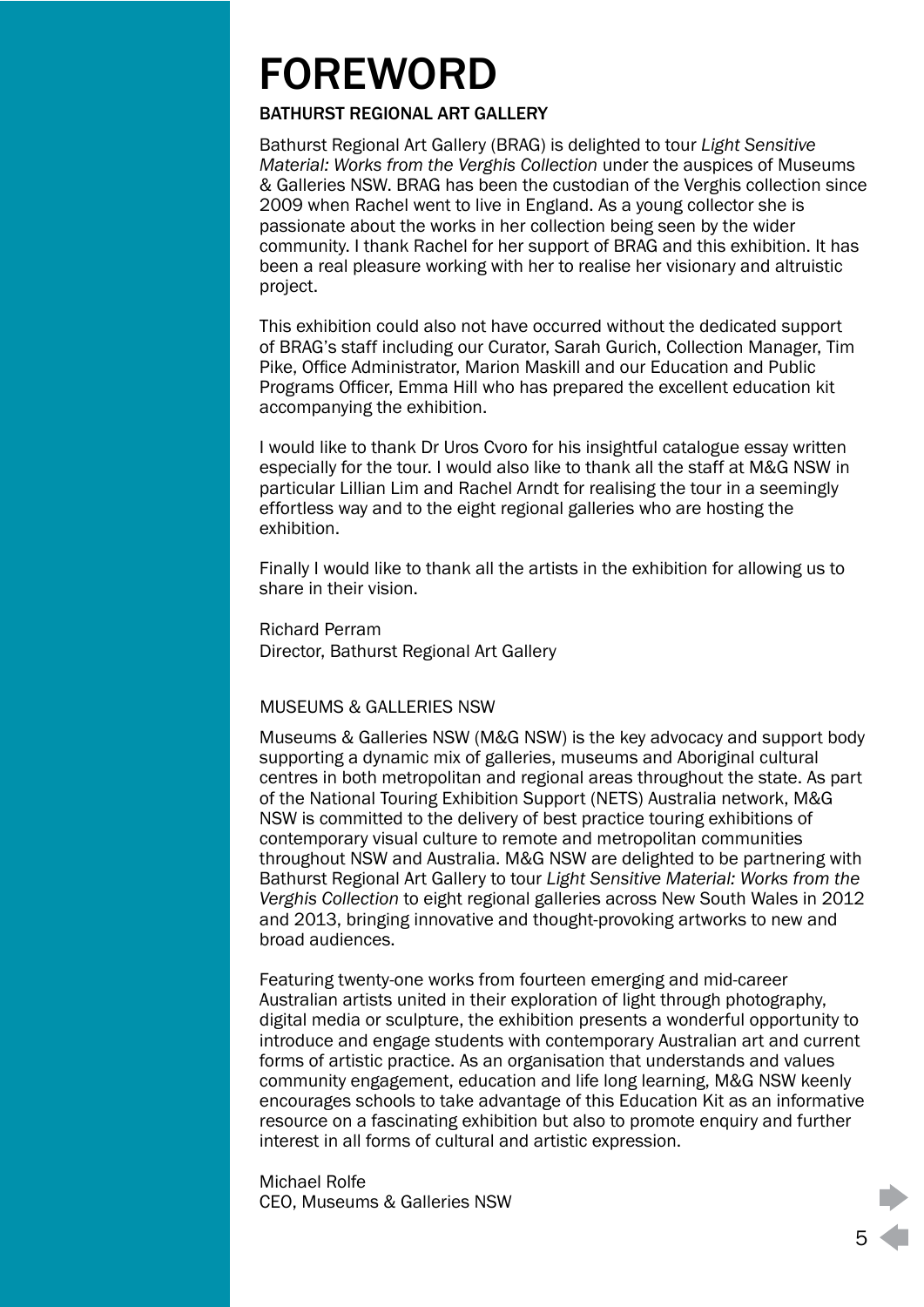# <span id="page-5-0"></span>LIST OF WORKS

David Knight *Ada Jones #0118,* 2007, photographic print, 113.5 x 135 cm, 2/5.

David Knight *Alyssa* #6577, 2006, digital print, 141 x 103.5 cm, 2/5.

Grant Stevens *In the Beyond,* 2008, digital video, 7:33.

Hayden Fowler *Goat Odyssey,* 2006, digital video, 16:9 format, sound, colour, single channel, 15:10 loop, 61/70.

Hayden Fowler *Hunger,* 2007, digital video, 4:3 format, no sound, black and white, dual channel, 15:40 loop, 7/20.

Hayden Fowler *White Australia,* 2005, digital video, 24:52 loop, 20/50.

Hossein Valamanesh *Nesting,* 2005, digital print on watercolour paper, 118.5 x 148 cm, 4/5.

Jonathan Jones *white poles,* 2003, fluorescent tubes and fittings, dimensions variable. Photo: Fiona Morrison.

Julie Rrap *Camouflage #4 (Eiko),* 2000, type-c colour photograph, 125 x 125cm, 5/9.

Michael Riley *Untitled (split wing) (from the Cloud series),* 2000, chromogenic pigment print, 119 x 196 cm, 4/5.

Newell Harry *Beginnings and Endings/Endings and Beginnings,* 2008, neon (Helvetica, snow white),  $10 \times 330$  cm,  $2/5 + 2$  AP.



Hayden Fowler *Goat Odyssey,* 2006, digital video, 16:9 format, sound, colour, single channel, 15:10 loop, 61/70. Image courtesy the artist. Collection Rachel Verghis

6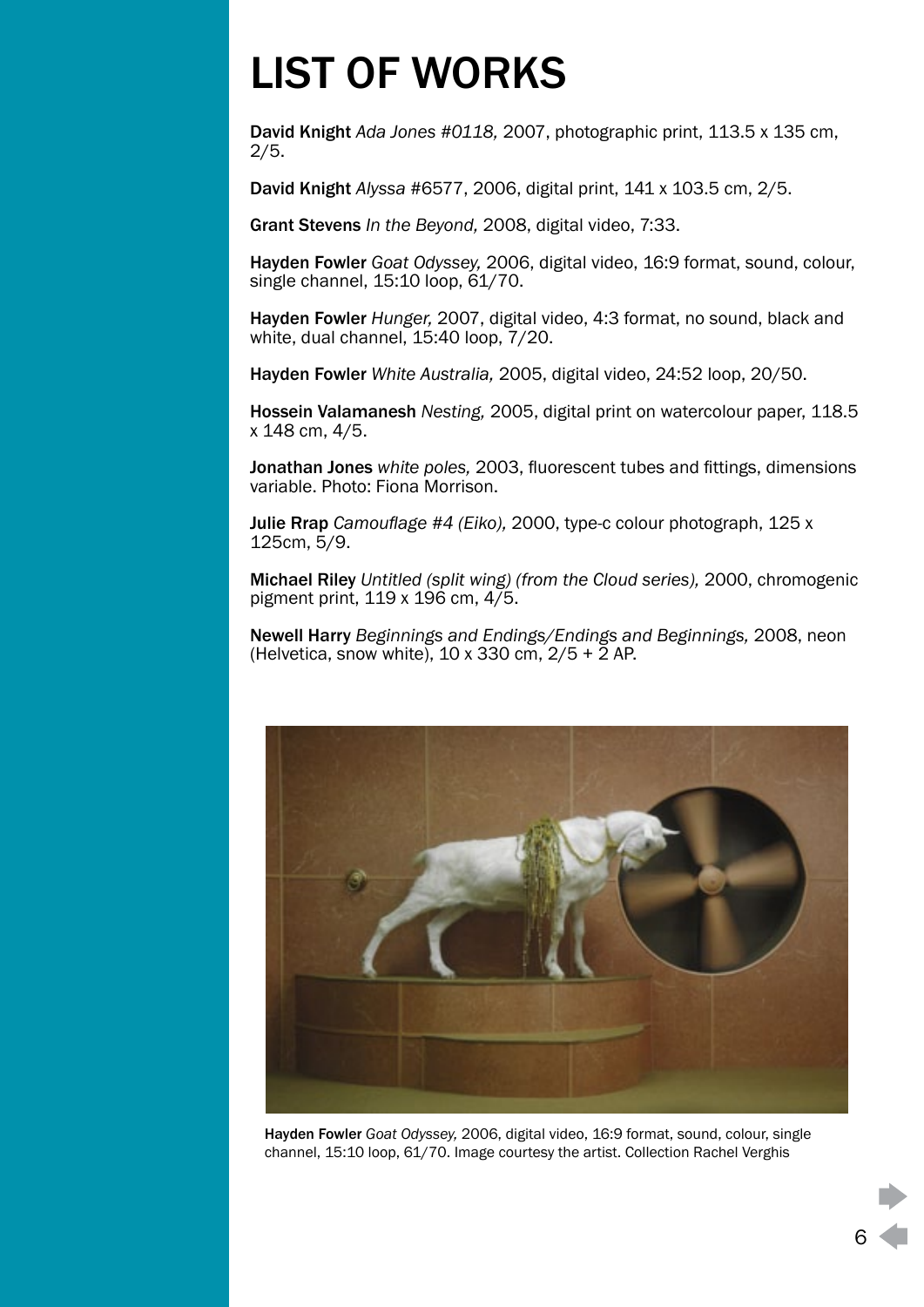# LIST OF WORKS

Petrina Hicks *Lauren (eyes closed),* 2003, light-jet print, 6/8 + AP, 152 x 127cm.

Petrina Hicks *Shenae and Jade,* 2005, lightjet print, 142 x 134cm. Edition AP.

Rosemary Laing in collaboration with Stephen Birch *Between a rock and a place with no fish* (from the series one dozen unnatural disasters in the Australian landscape)*,* 2003, set of 4 type-c photographs, 93 x 158 cm each, 4/9.

Shaun Gladwell *Self-Portrait Spinning (Invalides),* 2001, type-c print, 40.5 x 52cm, 5/5. Photo: Josh Raymond.

Shaun Gladwell *Self-Portrait Spinning (Bastille),* 2001, type-c print, 40.5 x 52cm, 1/5.

Shaun Gladwell *Storm Sequence,* 2000, digital video, SD, 4:3 format, stereo, 8:40 loop, 3/4. videography: Techa Noble, original soundtrack: Kazumichi Grime, commissioned by Peter Fay.

Shoufay Derz *Radii Heart (340/360),* 2004, Lamda print, face mounted on acrylic, 80 x 80cm, 1/5.

Vanila Netto *Little Red Rugged Rocking Roof,* 2004, digital print on aluminium, 72 x 99cm, 1/5.

Vanila Netto *Mini-Flex Super-Comfort,* 2003-4, digital print on aluminium, 75 x 93cm, 1/5.

Vanila Netto *Normal distraction from good conversation part 3,* 2002, digital print, 85 x 100cm, 5/5.



Shoufay Derz *Radii Heart (340/360),* 2004, Lamda print, face mounted on acrylic, 80 x 80cm, 1/5. Image courtesy the artist. Collection Rachel Verghis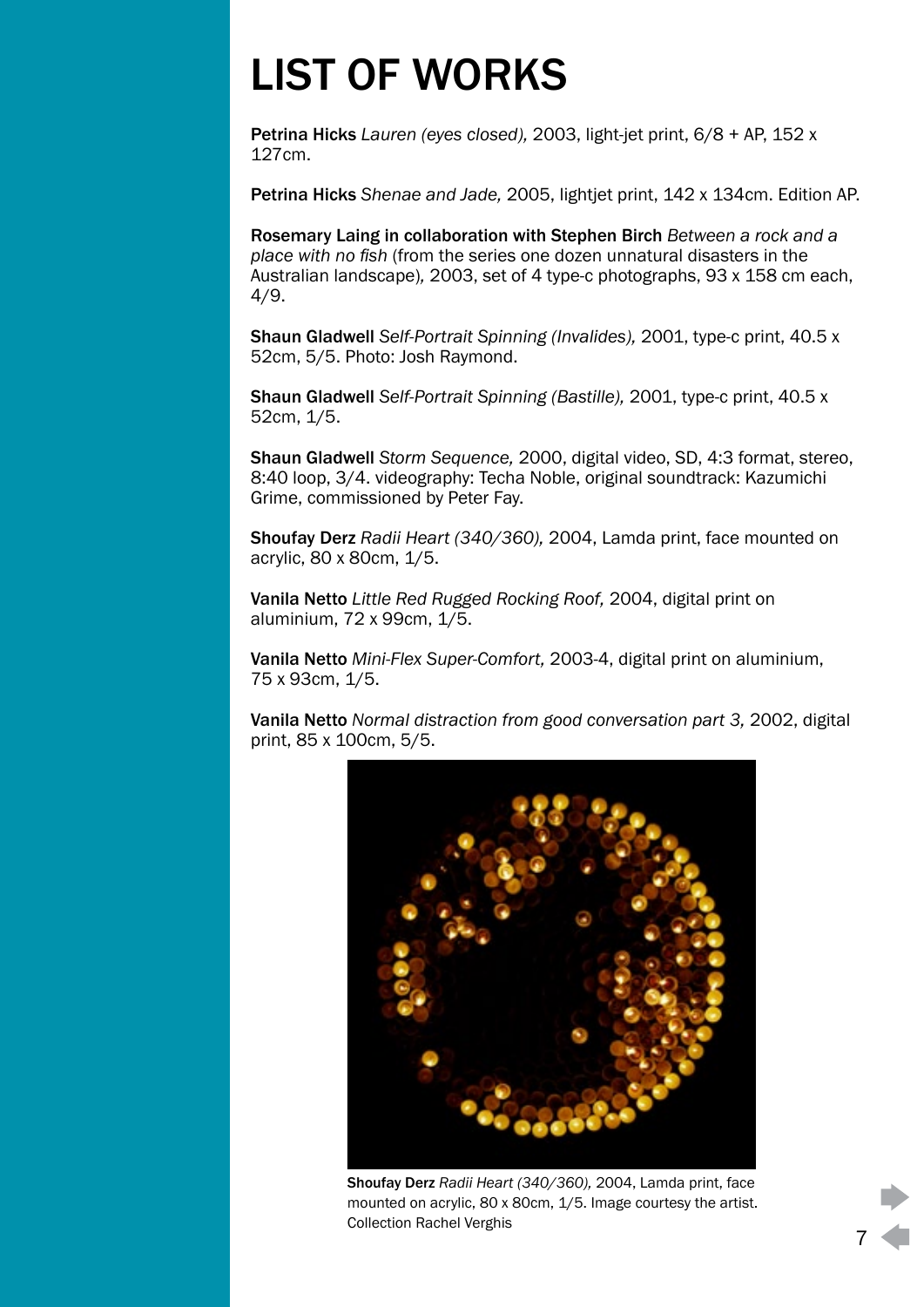### JONATHAN JONES

<span id="page-7-0"></span>

Jonathan Jones *white poles,* 2003, fluorescent tubes and fittings, dimensions variable. Photo: Fiona Morrison. Image courtesy the artist and Gallery Barry Keldoulis. Collection Rachel Verghis

"The notion of a community in many ways is an impossibility, as there is no group of people who are exactly the same constituting a community. Therefore, all communities can be broken down to individuals. The individual by itself is a further impossibility, as all individuals are products of their community and must relate to the powers of each other."

Jonathan Jones, 2003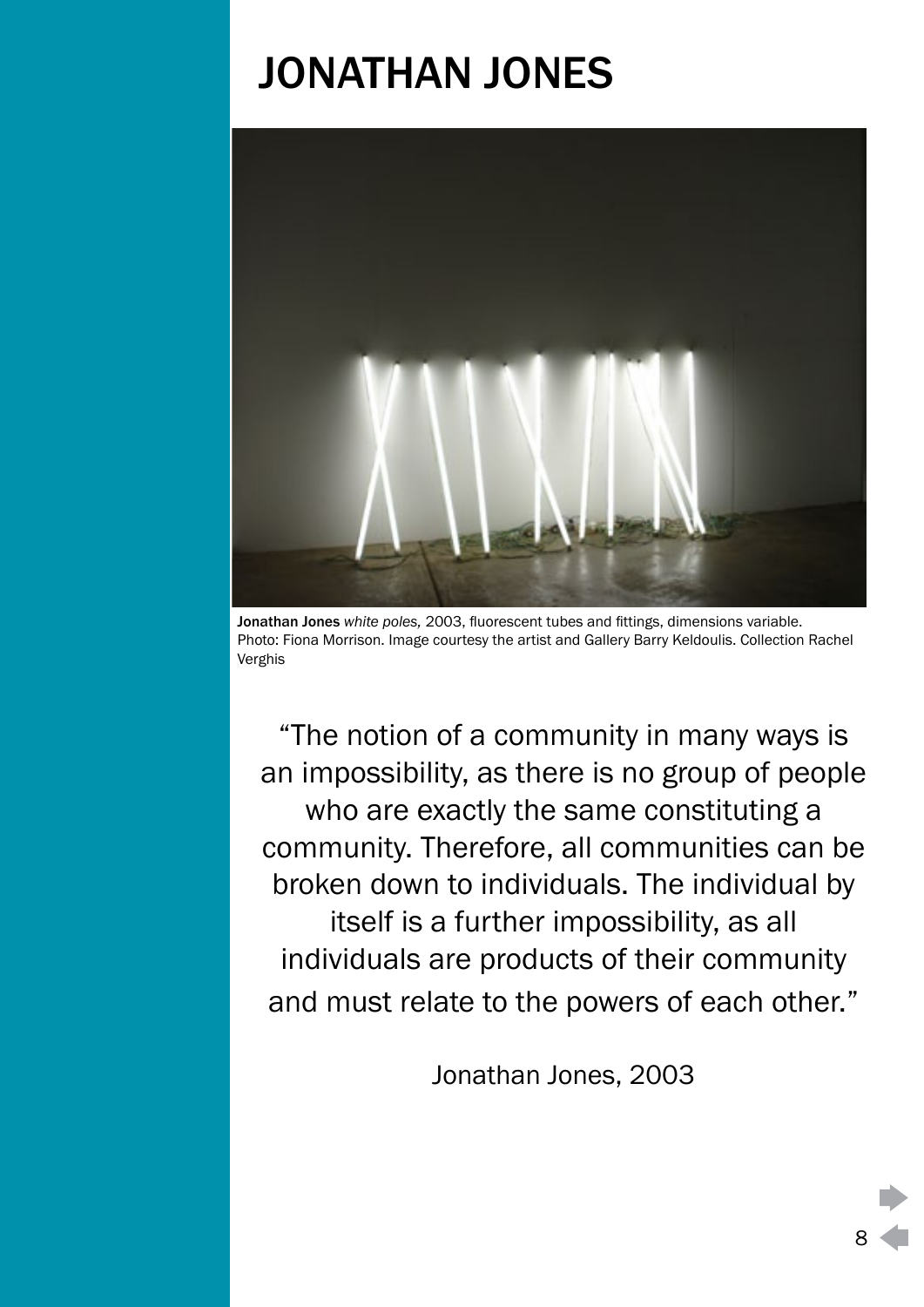Jonathan Jones is a Sydney-based artist of Kamilaroi/ Wiradjuri heritage who explores his indigenous world through western materials. His use of everyday household objects is highly innovative and greatly contributes to the accessibility of the works. Jones' work often takes the form of sculptural installations which make comment on the dilemma between the community and the individual.

'Fluorescent tubes and fittings, dimensions variable' are the materials and dimensions listed on the didactic panel for Jones' work white poles. The light tubes used are ordinary household items and can be bought off the shelf at any regular hardware store. The work also has no set installation instructions meaning each venue will display it in a slightly different arrangement. The intended arrangement draws its references from the famous and controversial Jackson Pollock painting *Blue Poles* which was bought by the National Gallery of Australia in 1973.

Jones' use of light in the work extends past the materials. Each work is an expression of societal structures and networks, both in the design of the wiring and the interplay between light and shadow. The groupings of bulbs and tubes form light masses which in turn result in shadow masses and crossover sections. These sections are not light or shadow but a mix of the two creating a space that is neither one or the other.



K-6 Design your own symbol or light composition using the lines and shapes in the letters of your name.

7-12 Take one common household item and explore this item's function, form and design. Compose an installation that references these concepts and utilizes repetition. Create a work that comments on a societal issue as Jones has.



K-6 Jones is an indigenous artist. Discuss how he pays tribute to his ancestry through the use of tribal markings and repetition. 7-12 Study the play of light and shadow in the works and surrounding space. Discuss the relationship and dialogue created between the work and the gallery space. Now review the composition of the installation in relation to the theoretical context provided by Jones' quote on community.



7-12 Compare and contrast *white poles* and the work *untitled white poles* exhibited on the wall in the *Art in Reverse* video at 2.11 sec. How successful is the second piece in terms of evolution of his art practice? Consider elements of practice such as the conceptual links, technique, materials, 3D vs 2D works.



Gallery Barry Keldoulis is the gallery that represents Jonathan Jones. There are three excellent catalogue essays, one written by Jonathan, that can be downloaded from the Gallery Barry Keldoulis website.



Jonathan Jones – *Art in Reverse* video

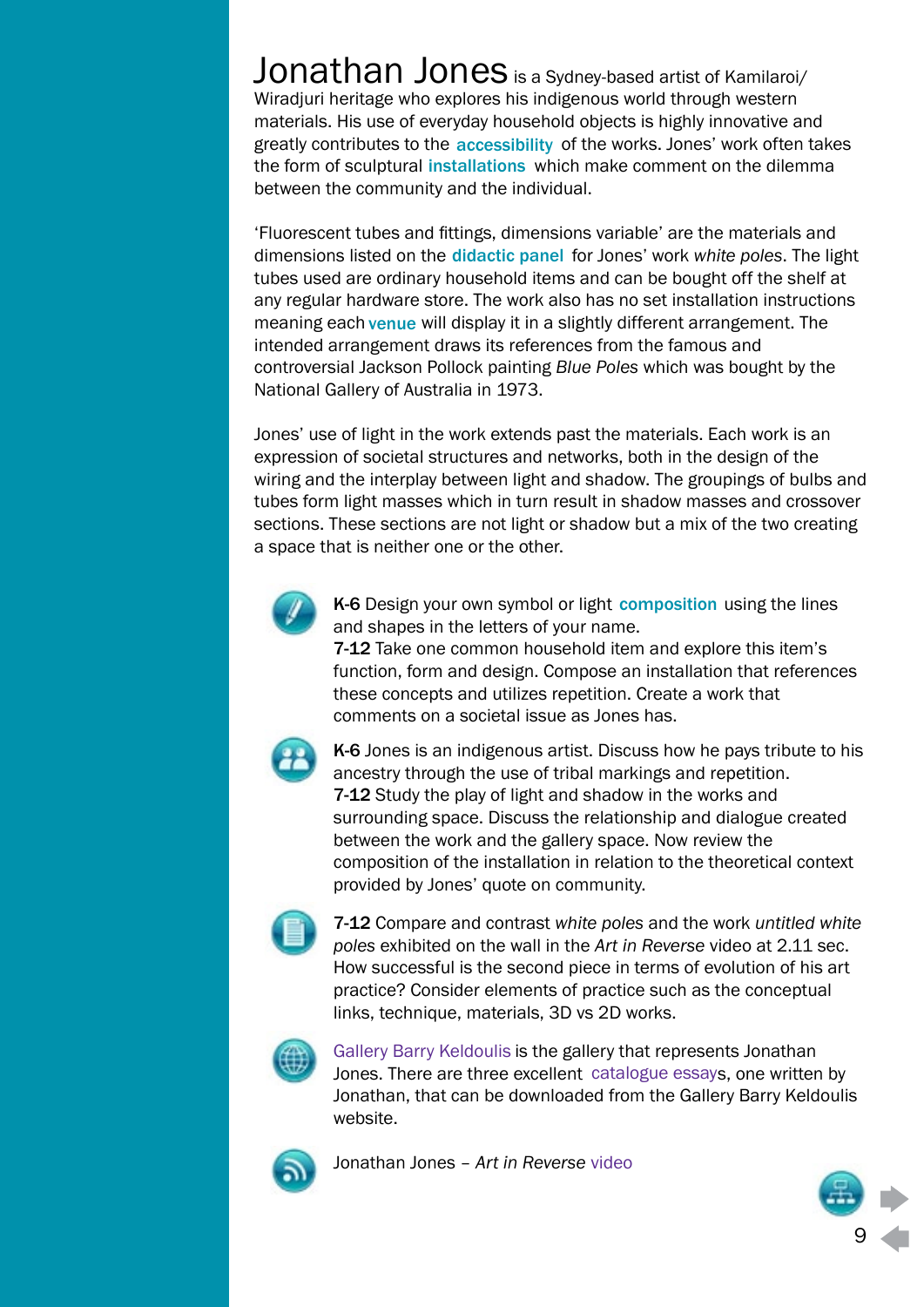### <span id="page-9-0"></span>VANILA NETTO



Vanila Netto *Mini-Flex Super-Comfort,* 2003-4, digital print on aluminium, 75 x 93 cm, 1/5. Image courtesy the artist, BREENSPACE Sydney and Arc One Gallery Melbourne. Collection Rachel Verghis

"I am interested in subverting the symbolic power of goods and utility by making photographs that suggest alternative systems, where modest, underrated sources are invested with unusual functionality and nobility. The human figure and selected discarded objects or materials are reconfigured to emphasise the intense, the unexpected, and the unusual in simple, improvised interventions."

Vanila Netto, 2006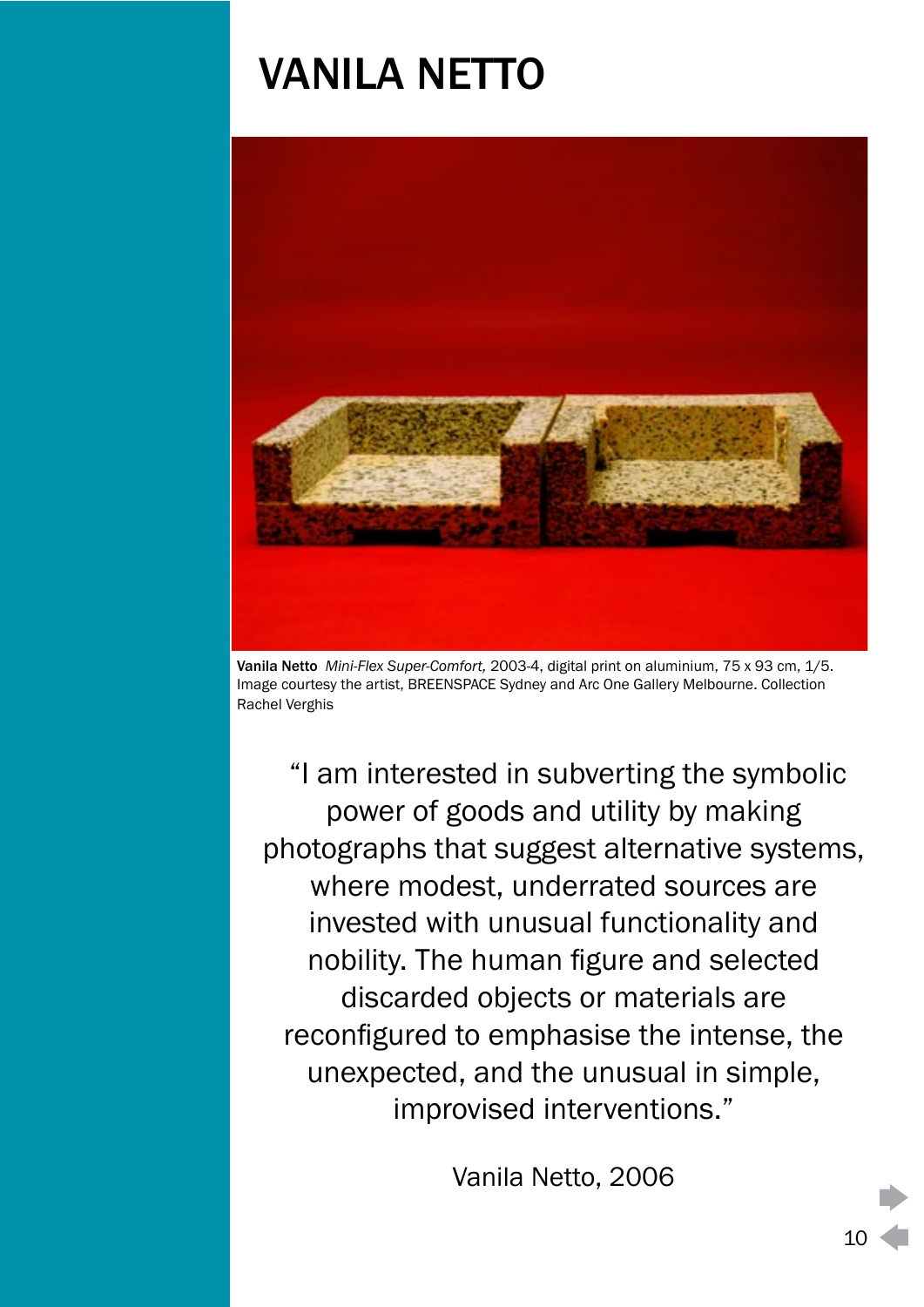Vanila Netto originates from Salvador, Brazil. She has been living and practicing in Australia since 1987. Architecture, design and futuristic influences permeate her photographic **scenarios**. Netto's practice sorts through contemporary modes of design, aesthetic and living, much like the modernist architects of the 20th century Charles E.J Le Corbusier and Ludwig Mies van der Rohe. She deconstructs these modes for us, carefully addressing each element and function in a methodical fashion while challenging each rule along the way.

Ideas of consumerism and waste also feature prevalently. Netto's clever reinvention of found objects asks the viewer to stop and think about material, consumer trends and renewed functionality. The work Mini-Flex Super-*Comfort* is perhaps the best example of this. The image presents the viewer with two objects resembling mini modular lounge suites. These faux lounge suites started life as styrofoam corners left over from the packaging of a digital scanner. Netto has taken the waste and given it a new function, aesthetic and story. with two objects resembling mini modular lounge suites. These faux lounge<br>suites started life as styrofoam corners left over from the packaging of a<br>digital scanner. Netto has taken the waste and given it a new function,<br>a

What is also interesting about Netto's work is her use of photography. between the activities of the futuristic times the object's reference. This duality offers the viewer a unique perspective on modern progress, time and its documentation.



K-6/7-12 Visit the IKEA website and other modern furniture stores and explore the furniture designs. Collect recyclable waste objects from your home and let the readymade forms inspire you to build modern furniture like that of IKEA. Think about the new object you have constructed. Does it have a new story, place and function in a futuristic world?



K-6 Do you feel that we are a wasteful society? Think about some of the things that your household throws away. Could they have new uses like Netto's mini lounges?

7-12 Ludwig Mies van der Rohe was famous for his 'less is more' attitude towards architecture and design. Discuss his effect on Netto's work and that of the wider contemporary art and design world. Consider the contemporary modes of design, aesthetic and living.



7/12 Architect Charles E.J Le Corbusier held the philosophy that 'a house is a machine for living in' and each of his designs were a reflection of this. Consider his philosophy and reflect on the points of his influence in Netto's work.



### Vanila Netto is represented by Sherman Contemporary Art

Foundation Sydney. There is an informative exhibition essay by Tanya Peterson on the Sherman Contemporary Art Foundation website. Just click on the *2004 - Cushion - Do Not Crush Insulation* exhibition catalogue on the left side panel.



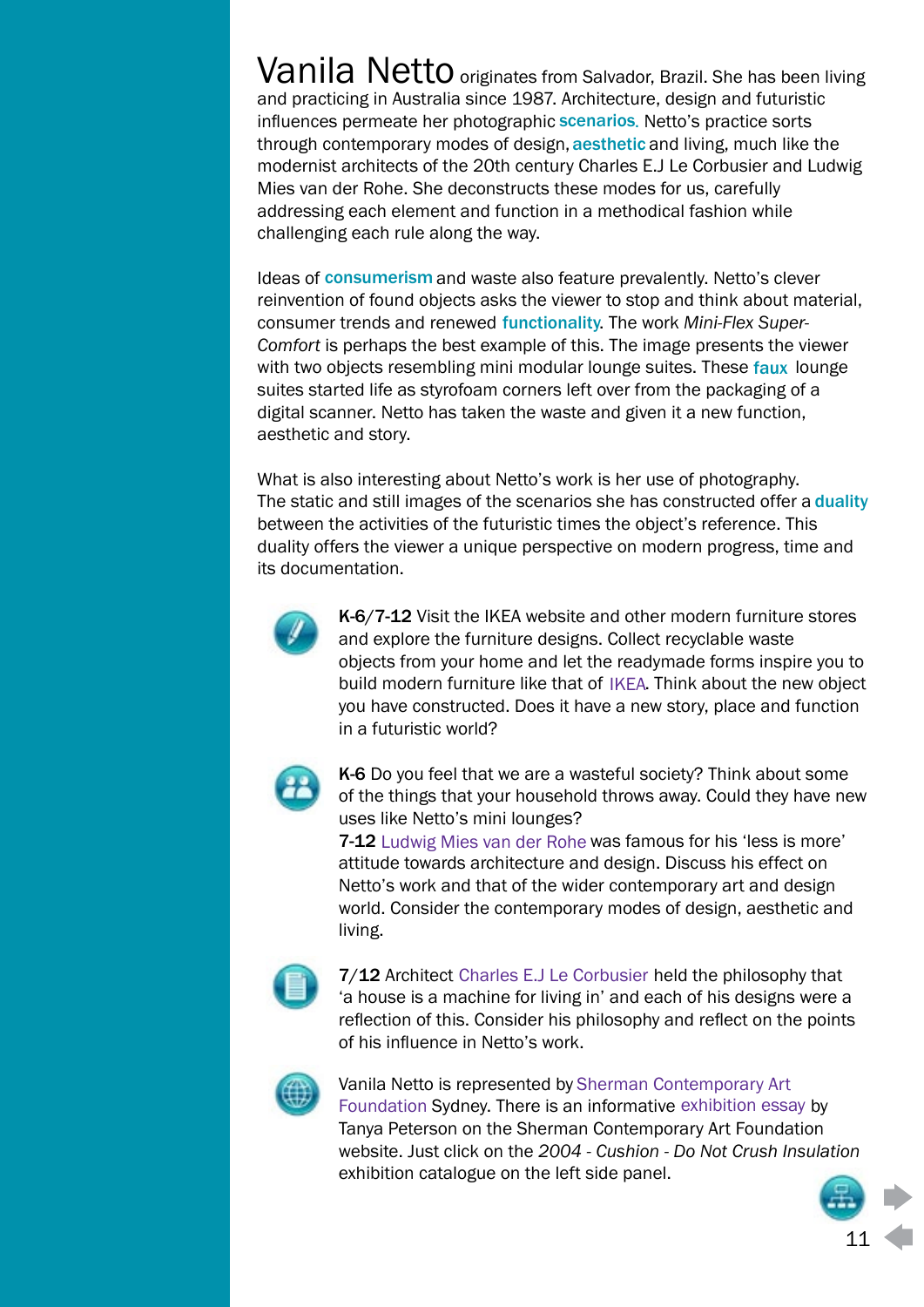## <span id="page-11-0"></span>SHAUN GLADWELL



Shaun Gladwell *Storm Sequence,* 2000, digital video, SD, 4:3 format, stereo, 8:40 loop, 3/4. Videography: Técha Noble, original soundtrack: Kazumichi Grime, commissioned by Peter Fay. Image courtesy the artist and Anna Schwartz Gallery. Collection Rachel Verghis

"I enjoy watching athletes push the barriers, particularly outside the competition format when they have to think for themselves. I don't distinguish [sport] from art. To me, that is the same objective as contemporary art.''

Shaun Gladwell, 2011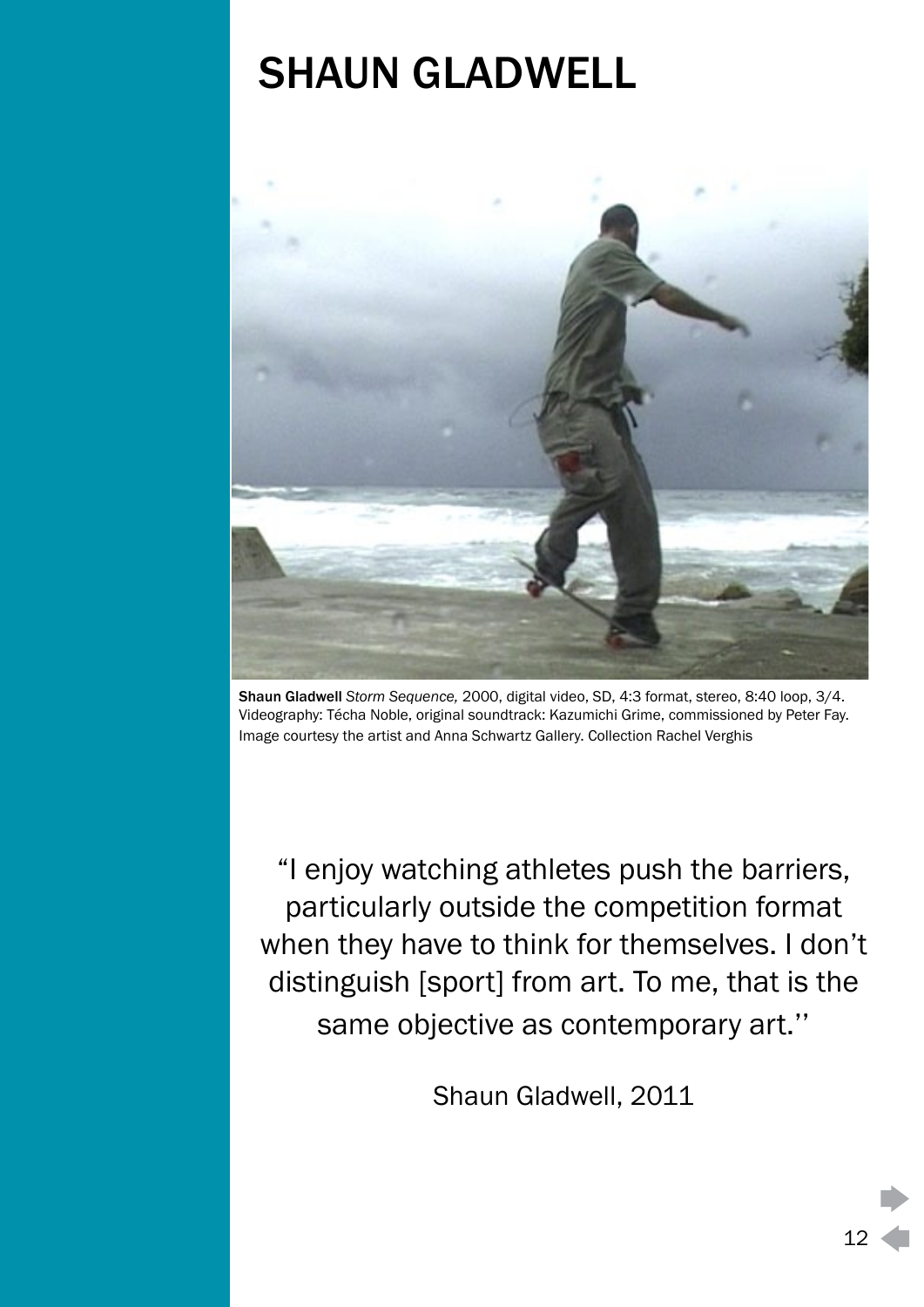Shaun Gladwell is one of Australia's most celebrated video artists. Gladwell has enjoyed a strong and colourful start to his career both in Australia and overseas. His practice is not exclusive to video and extends into performance, painting and sculpture. The three works in this exhibition are a video and two video stills.

Gladwell has contributed much to his chosen genre. He has researched, practiced and exhibited extensively overseas. In 2009, he represented Australia at the Venice Biennale, and became the first video artist to be appointed by the Australian War Memorial as an official war artist. His breakthrough work *Storm Sequence* still holds the title of most expensive video artwork sold at an auction in Australia.

His practice circles around the investigation of the movement of the body in space and time. Gladwell infuses these investigations with historical, cultural and contemporary links. *Storm Sequence* is an excellent illustration of this inquiry process. The video documents the intersections between Gladwell's many loves: skate boarding, street culture and landscape. His treatment of the footage; slow motion, looping and use of atmospheric sound scapes, draw together to bring a meditative quality to the work which entices the viewer to delve deeper, past the physical act of skateboarding and into the realm of high art. video artists. Gladwe<br>both in Australia and<br>extends into perform<br>exhibition are a video<br>Gladwell has contrib<br>practiced and exhibit<br>Australia at the Venic<br>appointed by the Aus<br>breakthrough work S<br>video artwork sold at<br>His p



K-6 / 7-12 During the interview (video below) Gladwell speaks about his inspiration for *Storm Sequence* and some of his other works. He comments on his aim to connect his weekend activities to his art practice. List your weekend activities, pick one and document your movements during the activity.



K-6 *Storm Sequence* takes place at Bondi Beach, a special place for Gladwell both as a child and artist. Discuss how and why specific places become special to us and what happens when these places are documented by artists.

7-12 Discuss Gladwell's quote. Do you agree with his view on contemporary art, if not why?



7-12 Explore the stylistic links between master painter J.M.W Turner's brooding land and seascapes and that of Bondi beach in Gladwell's *Storm Sequence*. Consider the differences and similarities in technique, medium, composition and ambience.



Shaun Gladwell is represented by Sherman Contemporary Art Foundation Sydney. Steve Meacham wrote a great article on Shaun Gladwell for the Sydney Morning Herald.



Shaun Gladwell interview

13 Digital media **Science** HPE Sherman Contemporary Art<br>Im wrote a great article on Sherald.<br>Digital media<br>Science<br>HPE<br>Personal Development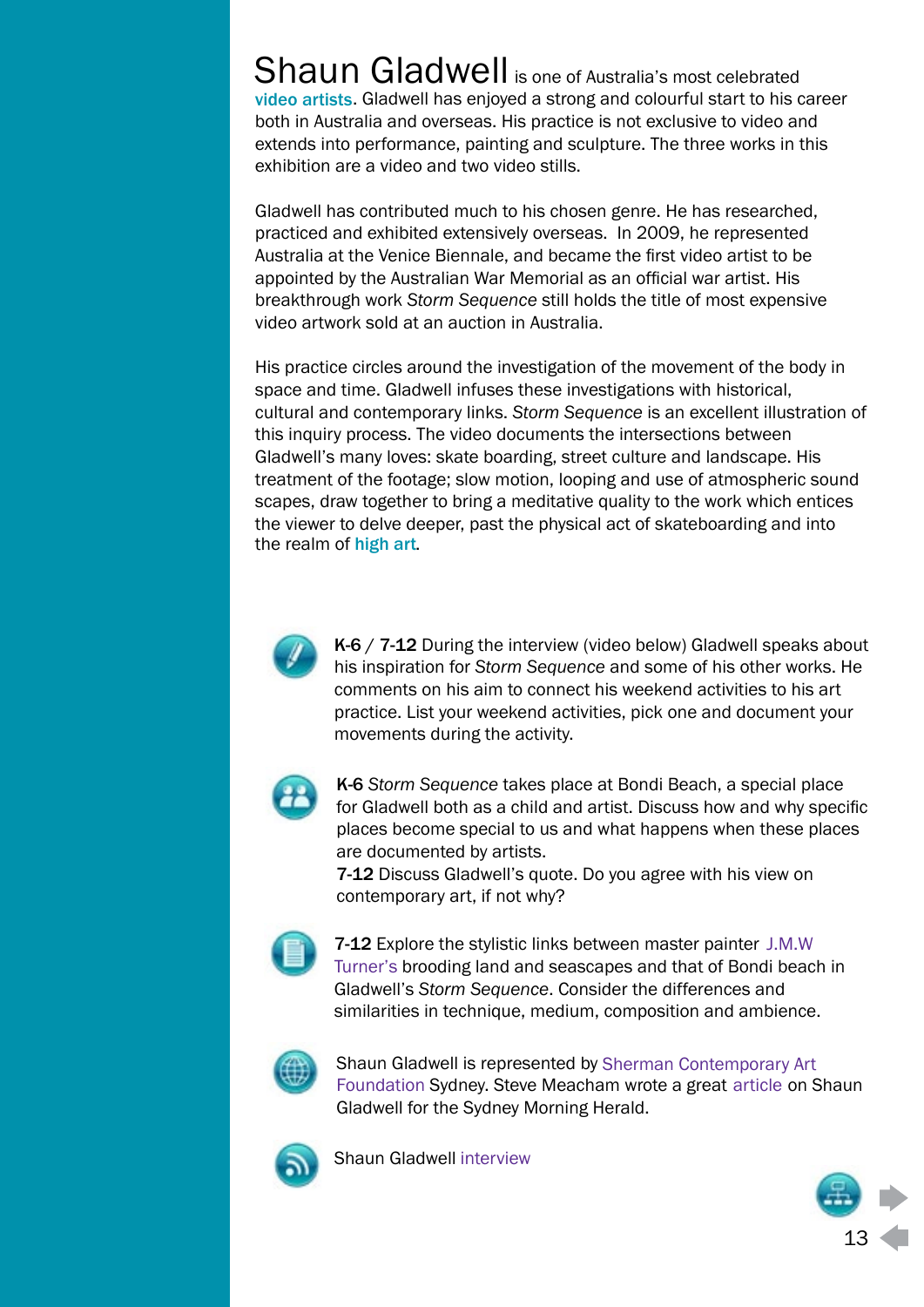### PETRINA HICKS

<span id="page-13-0"></span>

Petrina Hicks *Shenae and Jade,* 2005, lightjet print, 142 x 134 cm, edition AP. Image courtesy the artist and Stills Gallery. Collection Rachel Verghis

"Aside from making a photographic portrait of the sitter I'm primarily concerned with defining, portraying or translating photographically a particular feeling. Not a feeling that's easy to express, one that is abstract and one which the following words could describe: eerie, isolation, anticipation, sickness, doom or terror. I then try to soften this feeling by creating images that are soft in colour and tone and resemble perfection so a subtle tension between these opposing forces can be created."

Petrina Hicks, 2006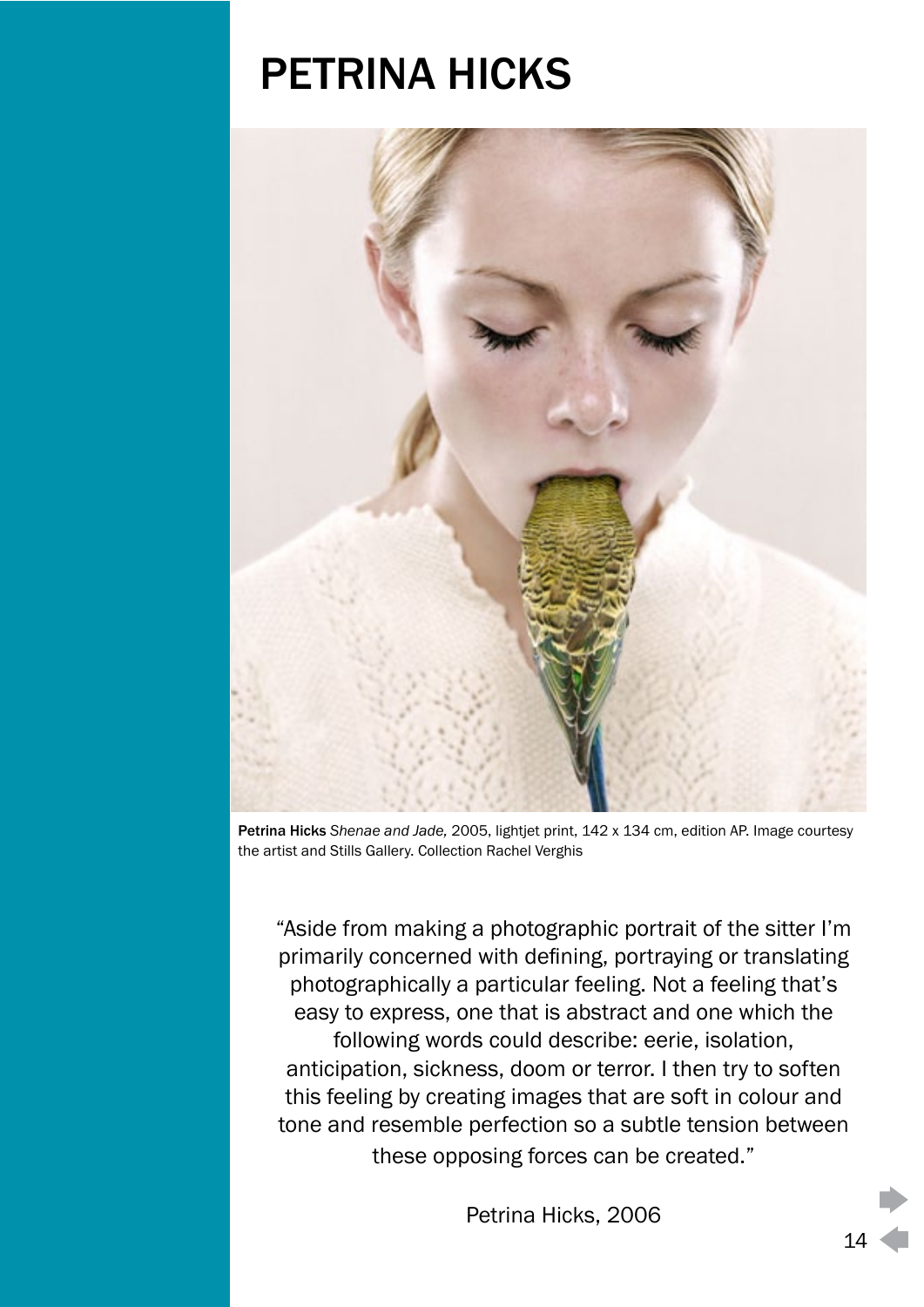Petrina Hicks is currently one of Australia's best known young photographers. Having worked in both the commercial and fine art fields of photography, Hicks' work presents a fresh and interesting combination of the two areas. Practicing in what is traditionally termed portraiture, Hicks constantly challenges the boundaries of photography to create works of lasting impact and hyper-real beauty.

Hicks is very interested in the tension created between beauty and imperfection. Her models are predominately people. Some of Hicks' more interesting works are of adolescent or pre-adolescent models.

Hicks is concerned by the unreality of 'perfect' images which teenagers are exposed to through popular media. She employs advertising techniques such as airbrushing in her work which is interesting as she quite often emphasises certain imperfections of her models in order to celebrate them. It is Hicks' unique exploration and documentation of what it is to be human that makes Hicks' work so exciting to the audience and collector.

*Shenae and Jade* is one such image which showcases Hicks' signature tensions. It is an unsettling and unconventional portrait. The crisp clear background, appearance and clothing of the model are juxtaposed with the confronting image of the model holding the head of a brightly coloured budgie in her mouth. Hicks also challenges the audience with the delicate nose freckles on the otherwise unmarked face of the model. All of these details combine to create a complex story and tension in the work.



K-6 Consider your reaction to this work. What does it make you feel? Do you like it? If not, why? How does the odd positioning of the budgie make you feel?

7-12 The old expression 'the camera never lies' has been dispelled by many artists. Discuss how Hicks' photography depicts both truth and lies. Which is more powerful and why?



7-12 Hicks has practiced across the commercial and fine art realms of photography. She purposely employs techniques of advertising to convey issues of seduction and consumption to the viewer. Identify the commercial and fine art techniques Hicks has used in *Shenae and Jade* and evaluate the effects of these techniques. Do the commercial techniques have the same function in a fine art work?



#### Petrina Hicks is represented by Stills Gallery.

The Art Gallery of New South Wales held an exhibition called *What's in a face? Aspects of portrait photography* in 2011*,* which featured Hicks' work *Shenae and Jade.* An exhibition information pack is available on the gallery website.

> Digital media English **Science**

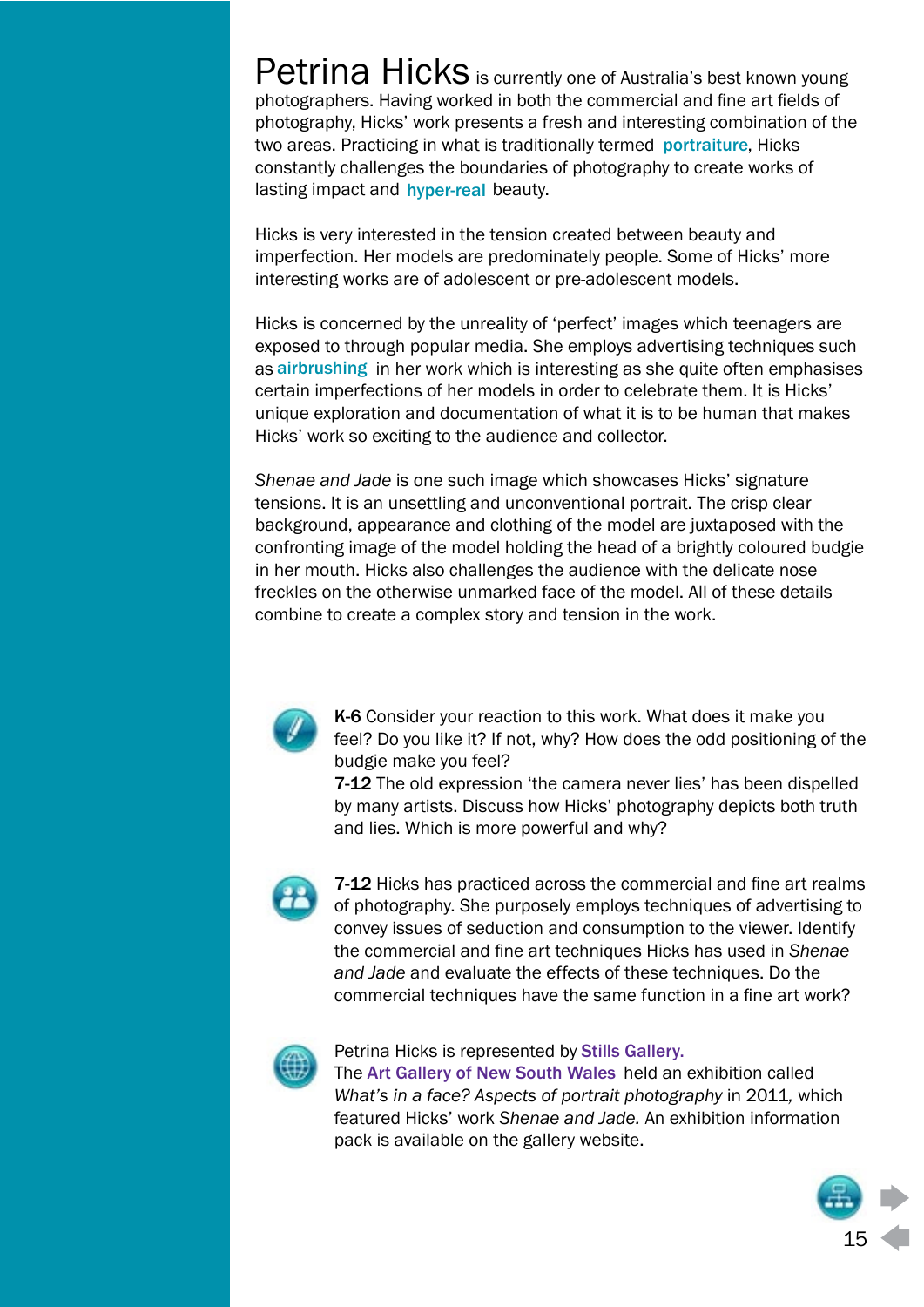## <span id="page-15-0"></span>GLOSSARY

accessibility - easy to approach, enter, use, or understand.

Aesthetic - a principle of taste or style adopted by a particular person, group, or culture.

Airbrushing - to alter the image of (a person or thing) by concealing defects beneath a bland exterior.

**Composition** - the harmonious arrangement of the parts of a work of art in relation to each other and to the whole.

**Consumerism** advocacy of a high rate of consumption and spending as a basis for a sound economy.

Didactic panel - the descriptive panel that accompanies an art work on exhibition.

**Duality** - the state or quality of being two or in two parts; dichotomy.

Faux - false, fake.

**Functionality** - having or serving a utilitarian purpose; capable of serving the purpose for which it was designed.

 – works of specialized skill and concept, which carry specific cultural value. Usually considered Fine Art.

Hyper-real - involving or characterized by particularly realistic graphic representation.

Installations - art that is created, constructed, or installed on the site where it is exhibited, often incorporating materials or physical features of the site.

Portraiture - the art or practice of capturing the likeness of a person, especially the face. Traditional mediums include painting, drawing, or photography. Aesthetic - a p<br>or culture.<br>Airbrushing - 1<br>beneath a blancomposition<br>relation to eac<br>Consumerism<br>basis for a sou<br>Didactic pane<br>exhibition.<br>Duality - the s<br>Faux - false, f<br>Functionality purpose for where<br>High Art - wor<br>val accessibility<br>
Aesthetic - a<br>
or culture.<br>
Airbrushing<br>
beneath a bl<br>
Composition<br>
relation to ea<br>
Consumeris<br>
basis for a se<br>
Didactic par<br>
exhibition.<br>
Duality - the<br>
Faux – false,<br>
Functionality<br>
purpose for \<br>
High Art

**Scenarios** - an imagined or projected sequence of events, especially any of several detailed plans or possibilities. A scene.

Venue - the scene or locale of any action or event. Example: A gallery or cultural institution.

Video artist - an artist who works in the genre of video art.

Video art - an art form involving the creative exploitation of video technology.